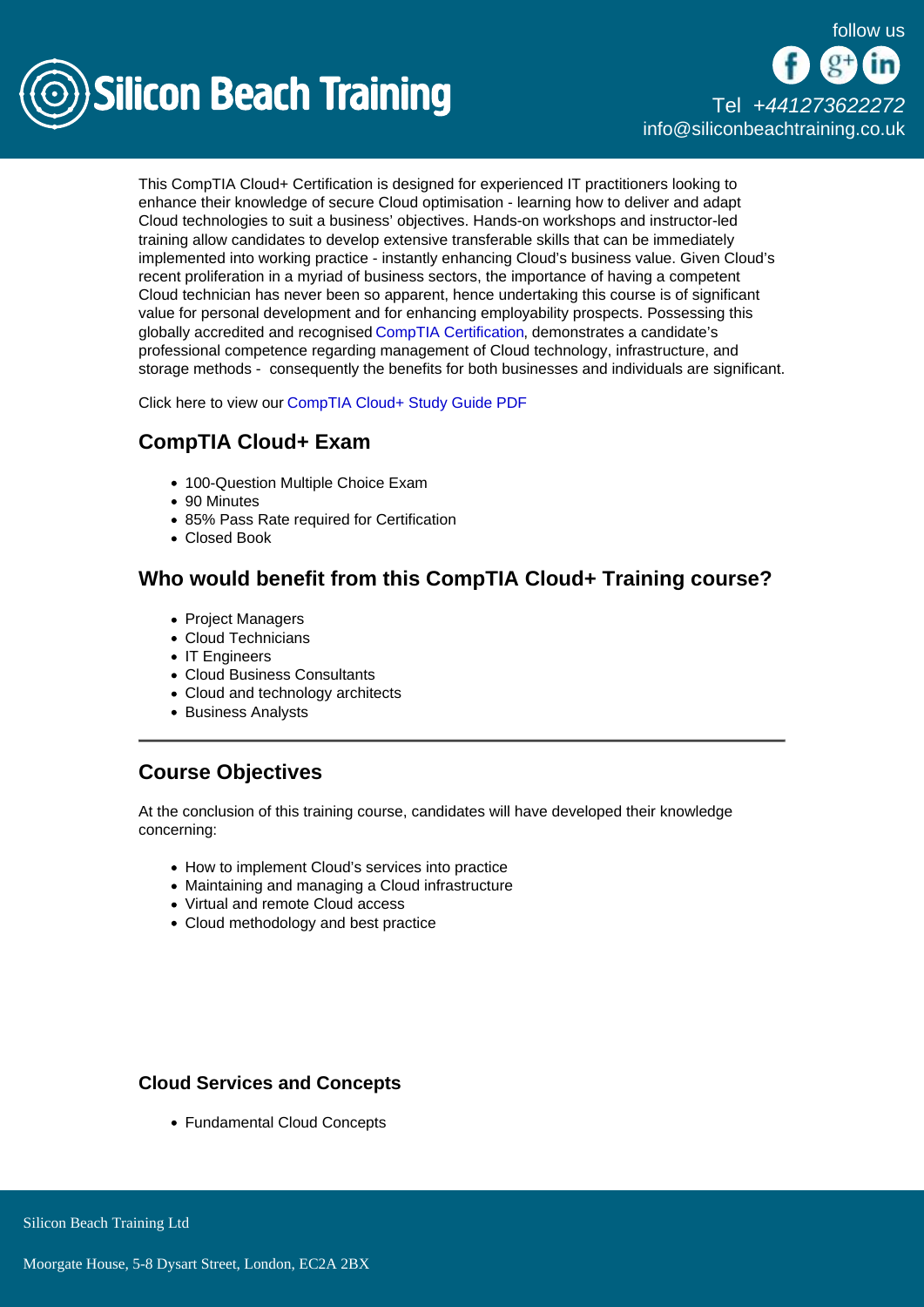

[Tel +44](tel:+441273622272)1273622272 [info@siliconbeachtraining.co.uk](/var/www/html/siliconbeachtraining.co.uk/public/mailTo:info@siliconbeachtraining.co.uk)

- Different Cloud Delivery Methods
- Cloud Frameworks
- Cloud Storage
- Business characteristics of cloud
- Comparing Cloud's usability compared to alternative storage methods

#### **Security**

- Ensuring security techniques, tools, and best practice
- Storage Security
- Distinguish guest and host views
- Preempting security threats
- Risk Analysis
- Overcoming security breaches

#### Cloud Infrastructure

- Comparing storage methods Cloud v Alternatives
- Configuring networks
- Network optimisation
- Network topologies and hierarchical management
- Overcoming connectivity issues and hardware malfunctions

### Cloud Virtualisation

- Hypervisor techniques
- Managing virtual devices and software
- Virtual resource migration
- Cloud virtualisation advantages and setbacks

#### Resource Management

- Diagnosing dysfunctional Cloud practices testing and identification techniques
- Resource monitoring techniques
- Initiating Remote Cloud Access

### Business Value of Cloud